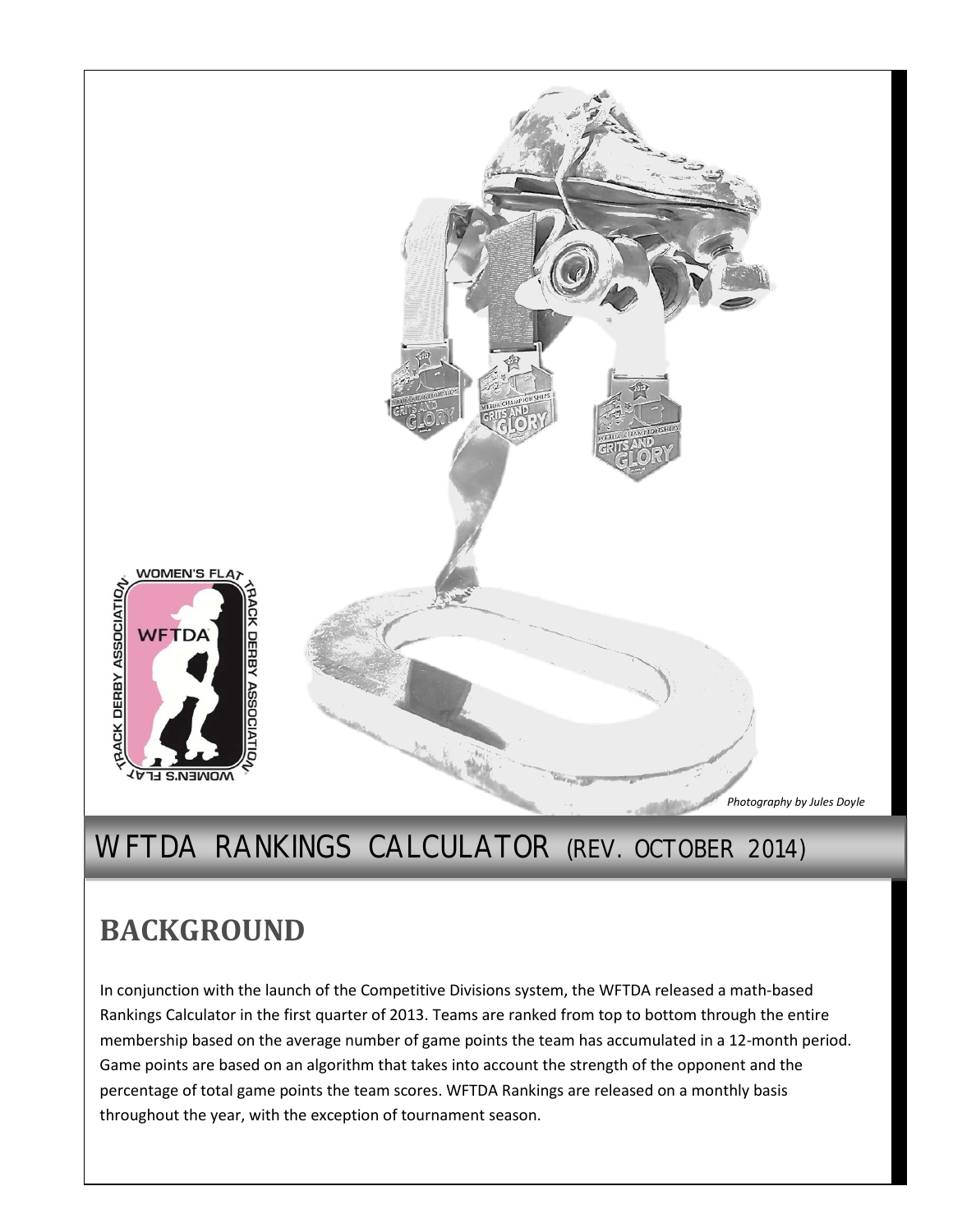## **BASIC PRINCIPLES**

- Teams are awarded points for each game played based on a formula that incorporates opponent strength and points scored.
- A team's total point accumulation over twelve months of play is averaged by the number of games played.
- The formula rewards good performances against stronger teams. The teams earn ranking points based on their ratio of the total final game score. Earning points is not an "all or nothing" proposition based only on wins.
- Rankings are released monthly, with the exception of rankings periods that cut across the Playoff season.
- A membership confirmation process is in place to review and discuss calculator output.

## **CALCULATOR FORMULA AND REQUIREMENTS**

### GAME FORMULA

Points for a single game are determined by:

#### **Total Game Points earned =**

#### **Win/Loss Factor x Opponent Strength x 100**

#### WIN/LOSS FACTOR

Each sanctioned game is worth a value of 3 points. That value is divided between the two teams based on the number of points each team scored in the game.

For example: Team A wins against Team B, with a score of 100-50. Team A scored 67% of the total points (100 points scored/150 total points) and Team B scored 33% of the total points (50 points scored/150 total points) in the game. Therefore the Win/Loss Factor for Team A for this game is 2 (67% of the 3 possible), while Team B receives 1.

#### OPPONENT STRENGTH

Each WFTDA team is assigned a Strength Factor based on their most recent ranking. Highly ranked teams have higher Strength Factors than lower-ranked teams. For year one of the Rankings Calculator (2013) the Strength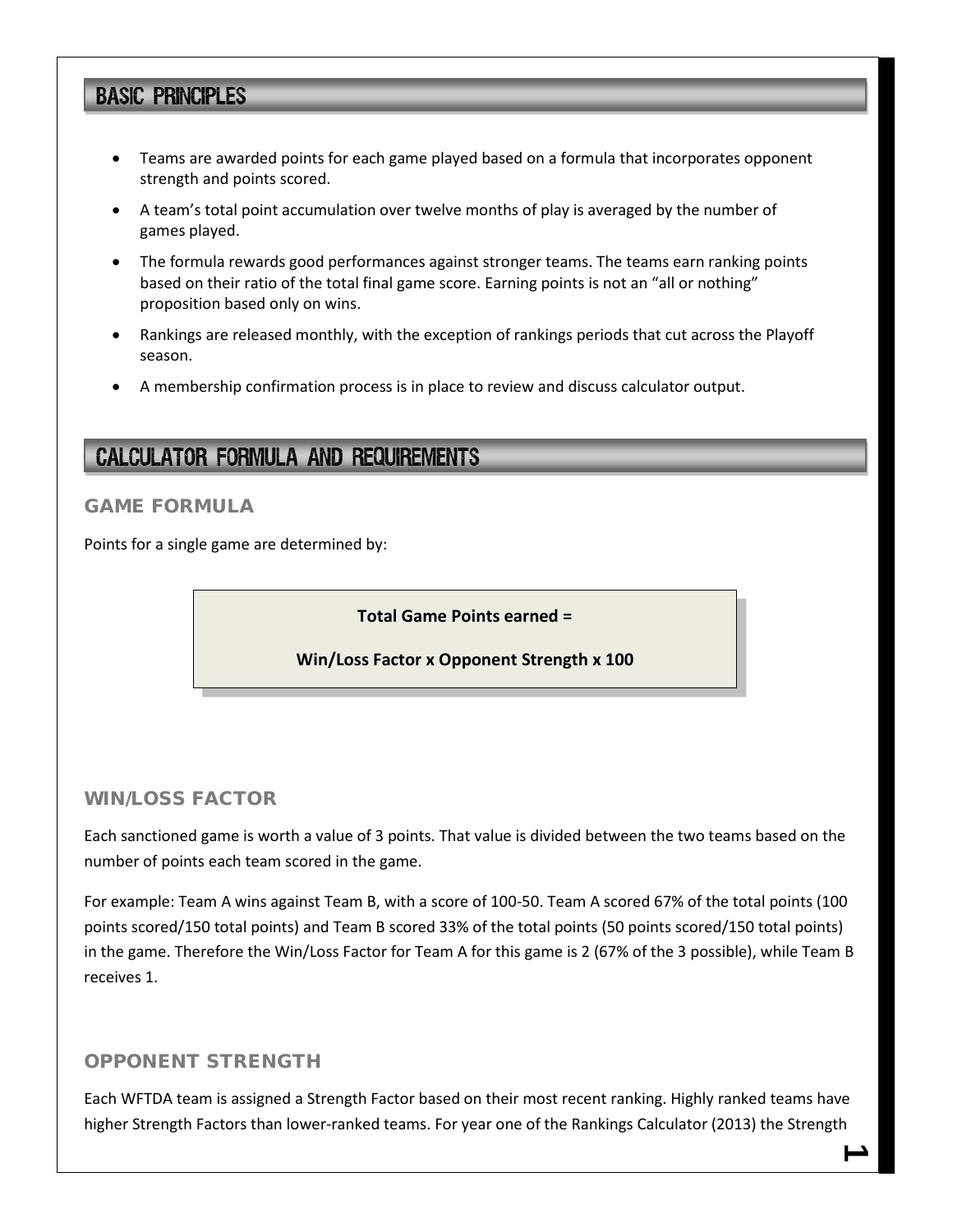Factor was based on a team's ranking placement. Starting with games played on or after December 1, 2013, the Strength Factor is based on average ranking points, rather than the team's actual ranking placement.

The Strength Factor for a team is calculated by:

### **Team's Ranking Point Average ÷ Median Ranking Point Average in the Calculator**

If there are an odd number of ranked teams in the WFTDA Rankings Calculator, the ranking point average of the team in the middle will be used. For example, if there are 199 teams, the Median Ranking Point Average is the ranking point average of the team ranked #100.

If there is an even number of ranked teams, the average of the two teams in the middle of the rankings will be used. As an example, if there are 200 ranked teams, the average of teams ranked #100 and #101 will be the Median Ranking Point Average.

For example:

If Team A's Ranking Point Average is 350 and the Median Ranking Point Average is 150, Team A will have a Strength Factor of 350 **÷** 150 = 2.33.

If Team B's Ranking Point Average is 120 and the Median Ranking Point Average is 150, Team B will have a Strength Factor of 120 **÷** 150 = 0.80.

There is no upper limit on Strength Factor value. There is a minimum Strength Factor of 0.5. All Unranked teams and all teams with the lowest Strength Factors have a minimum Strength Factor of 0.5.

#### TEAM RANKINGS

Team Ranking Points are determined using the following calculation:

**Total Game Points accrued in a 12-month period**

**÷ Number of Games played in that 12-month period**

Teams are ranked in order of their resulting Ranking Points.

#### MINIMUM GAME REQUIREMENTS

In order to be eligible for ranking for the first time, a team must play a minimum of three sanctioned games against three unique opponents, regardless of assigned Division. In order to function and create a ranking for a team, the Rankings Calculator must have a minimum of two games registered for any given 12-month period. If a team does not meet this minimum number, the team will be dropped to Unranked status with the minimum Strength Factor of 0.5 until the team has registered the minimum number of games.